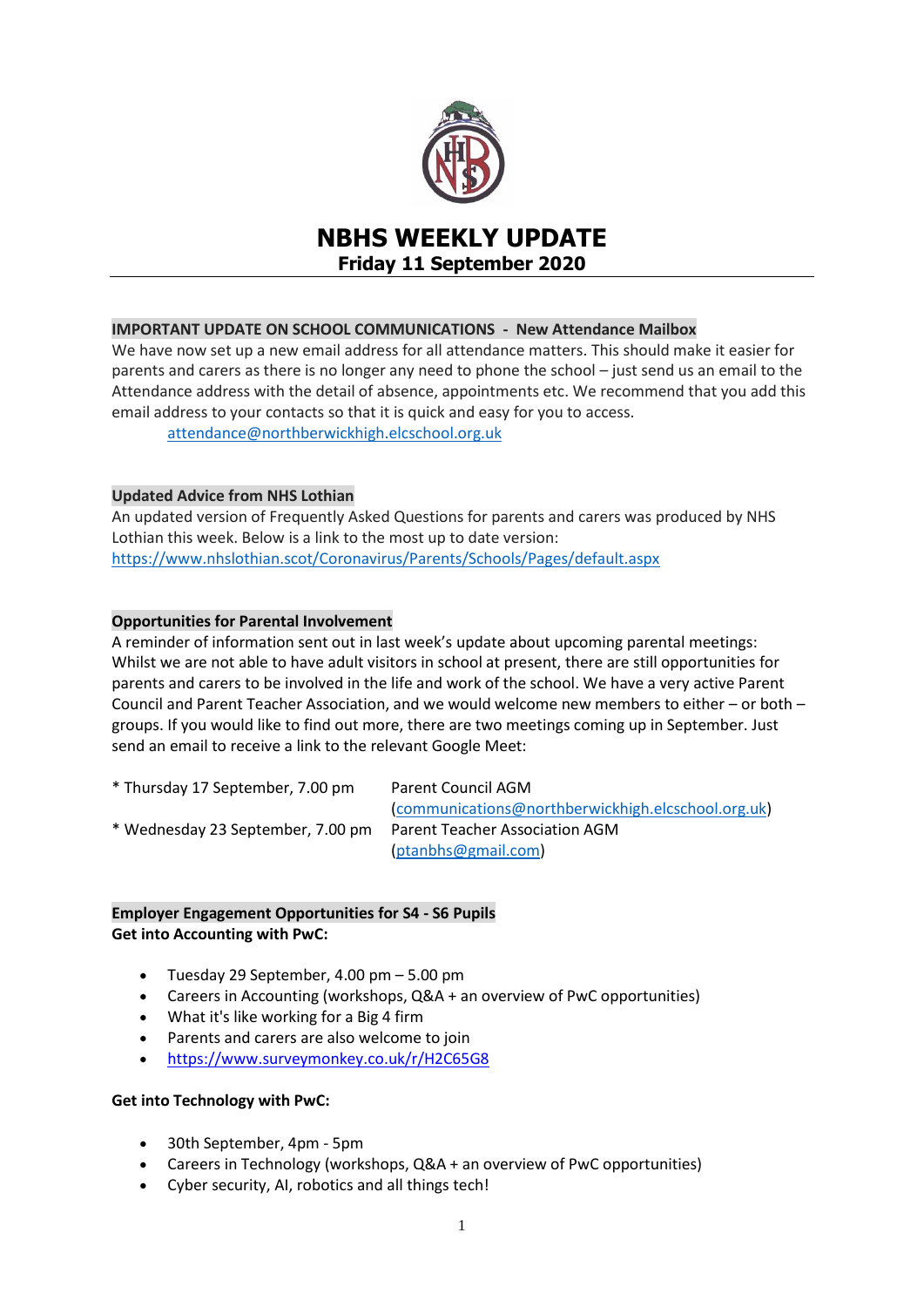- What it's like working for a Big 4 firm
- Parents and guardians are also welcome to join
- [https://www.surveymonkey.co.uk/r/HJJSDMV](https://mail.elc.school/owa/redir.aspx?C=grfmcZygczQZHiR89THCO8T_ySoFnI5qq2U2a5hNIMjDODpSxFPYCA..&URL=https%3a%2f%2fwww.surveymonkey.co.uk%2fr%2fHJJSDMV)

# **EY Webinar Details:**

- $\bullet$  16<sup>th</sup> September, 4pm 5pm
- £40 billion accountancy and professional services firm
- **Fast Track offers** for all attendees on the webinar when you select Young Professionals on your application under the **partnerships tab!**
- Y12 / S5 **paid Summer 2021 Work Experience** / Y13 / S6 **Degree Apprenticeship Opportunities**
- **Bring your parents along** too so they can find out what it could be like for you working in one of the biggest companies in the world!
- Starting salaries for apprentices are in the region of **£20,000**
- **LIMITED PLACES**

# **Please follow the link to book on and confirm your spot!**

[https://forms.integrate](https://forms.integrate-events.com/#/events/ey/318624?background=ffffff&font=808080&page=ffe600)[events.com/#/events/ey/318624?background=ffffff&font=808080&page=ffe600](https://forms.integrate-events.com/#/events/ey/318624?background=ffffff&font=808080&page=ffe600)

Please ensure you book your place using the links above. Additionally, please email Mrs Fox [hfox@edubuzz.org](mailto:hfox@edubuzz.org) to let her know you are taking part.

# **E-Sgoil National Study Support Webinars**

E-Sgoil is the remote learning institution set up by the local authority in Stornoway. Commencing 7 September 2020, E-Sgoil are offering free weekly 45 minutes live webinar lessons will be offered for a range of National 5 and Higher courses as scheduled below. Places are limited and will be allocated on a first come, first served basis. Live webinar lessons will run for an initial block of eight sessions. Pupils may need their Glow login details to access the webinars – these were emailed to them. For a summary schedule of live webinar lesson dates and content for each course please click [here.](http://www.e-sgoil.com/ssnocontentsummary2020/)

|           | 5 PM                                         | 6 PM                                                           | 7 PM                                                     |
|-----------|----------------------------------------------|----------------------------------------------------------------|----------------------------------------------------------|
| Monday    | <b>Higher RMPS</b><br>National 5 Mathematics | <b>Higher Business Management</b><br><b>National 5 Physics</b> | <b>Higher Physics</b><br><b>Higher Computing Science</b> |
| Tuesday   | <b>Higher Music</b>                          | Higher Spanish                                                 |                                                          |
| Wednesday | Higher French                                | <b>Higher Mathematics</b>                                      | Higher English                                           |
| Thursday  | <b>Higher History</b>                        | <b>Higher Chemistry</b>                                        | National 5 English<br><b>National 5 Mandarin</b>         |

**Safer Active Travel: Law Primary and North Berwick High School**